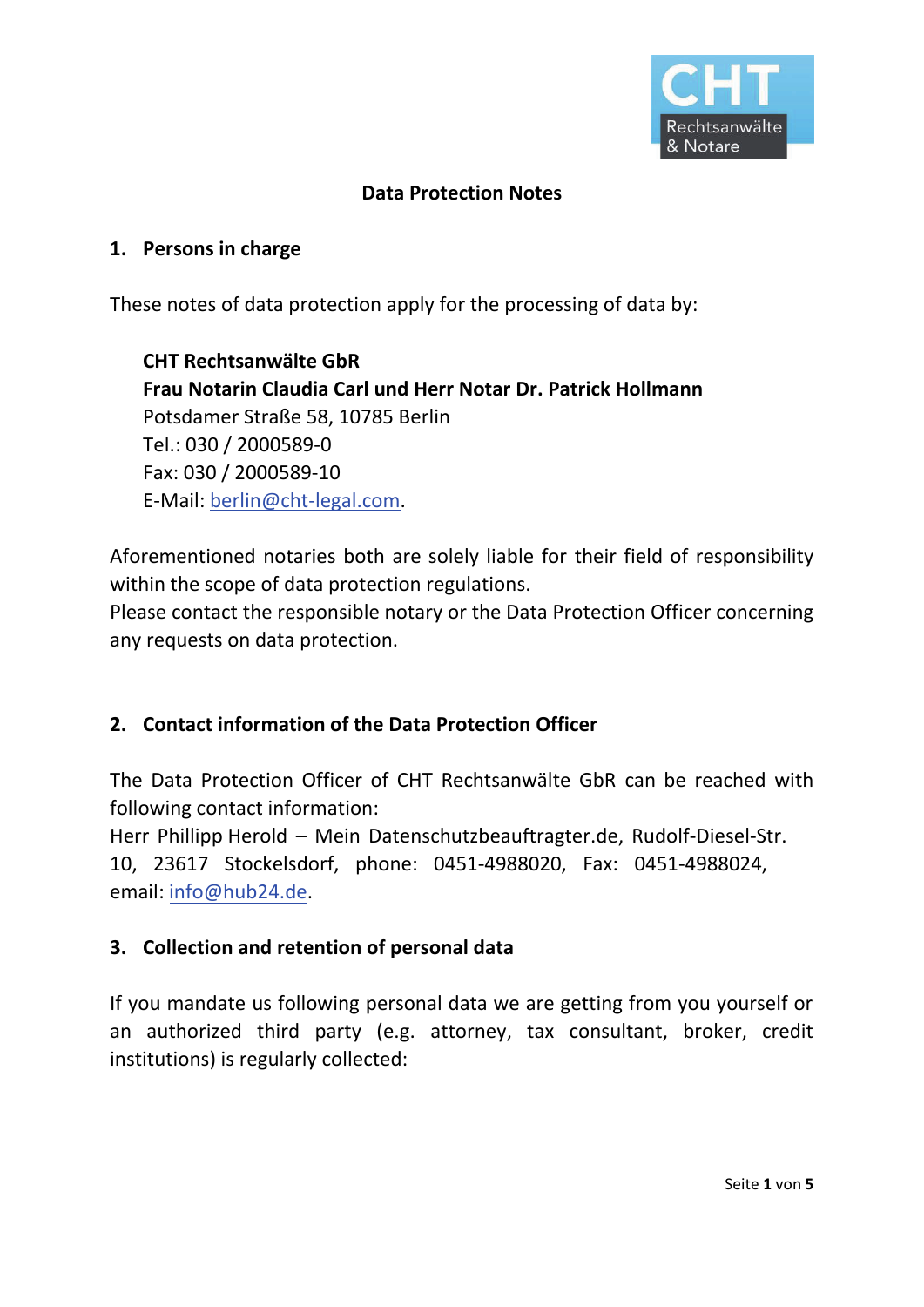- data concerning your person, such as full name, date and place of birth, nationality, marital status; in particular cases also your number in the natal register;
- data concerning contact details, such as mailing address, telephone and fax numbers, email address;
- your tax identification number under contracts concerning real estate;
- in particular cases, such as marriage contracts, testaments, contracts of inheritance, adoptions, we also need data concerning your family situation and your financial assets (if necessary also data concerning your health or other sensible data) for example because we need them to verify your legal capacity;
- $-$  in certain cases also data concerning legal relationships with third parties, such as file numbers or loan or bank account numbers from credit institutions;
- data concerning public registers, such as land, trade and association register;
- $-$  further information being necessary to assert and defend your rights within the mandate and the execution of notarial deeds.

## **4. Purpose of processing data and legal basis**

We collect this data,

- $-$  to identify you as our client;
- $-$  to be able to provide appropriate legal advice and representation;
- $-$  to be able to regard your interests within our notarial activities;
- $-$  for the purpose of corresponding with you;
- $-$  for invoicing;
- $-$  for processing potential claims as well as asserting possible claims against you.

The processing of data only happens on your request. It is mandatory to fulfill the purposes mentioned in Art. 6 Abs. 1 S. 1 lit. b DSGVO for handling the mandate appropriately and fulfill the mutual obligations arising from the mandate agreement.

Notaries are publicly appointed as an independent bearer of a public office. They carry out this task in the public interest of the proper administration of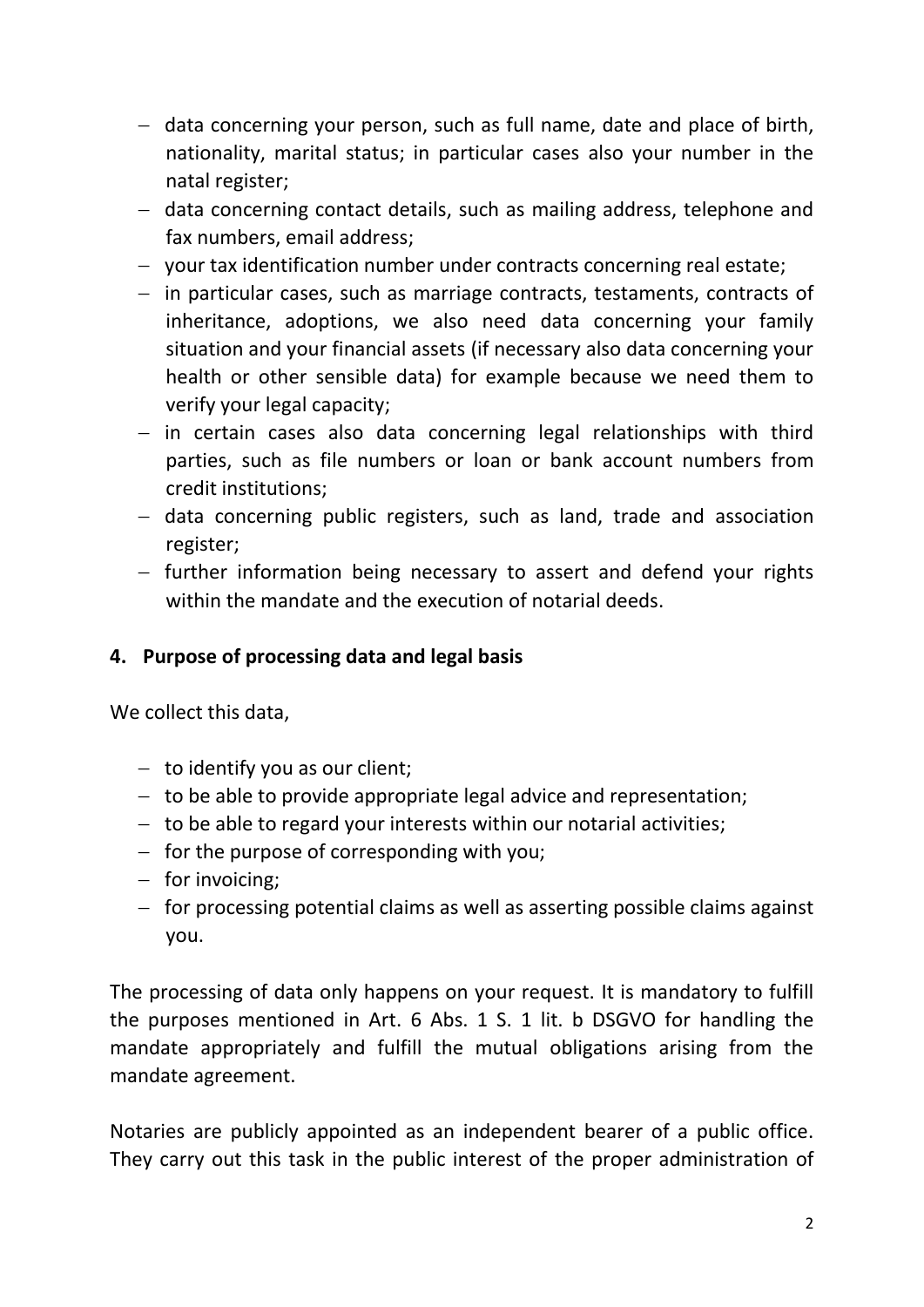justice as well as in the exercise of official authority (Art. 6 Abs. 1 S. 1 lit. e DSGVO).

Your data is only processed to fulfill the official obligations of the notary being requested by you yourself or third parties engaged in the business, such as the preparation, execution and completion of documentation procedures or implement consultations.

Therefore the processing of personal data is carried out based on the legal regulations primarily arising from the "Bundesnotarordnung" and "Beurkundungsgesetz". Those regulations also contain the obligation to process all data being necessary (Art. 6 Abs. 1 S. 1 lit. c DSGVO). If you refuse to provide us with the data requested we would have to reject the (further) implementation of the official functions.

# **5. Retention**

The personal data collected by us is stored until statutory limitation periods expire (10 years from the end of the calendar year in which the mandate ended.). They will be deleted afterwards, unless we are required by law (Art. 6 Abs. 1 S. 1 lit. c DSGVO) to store them longer on the basis of retention periods relating to commercial or tax law ("HGB", "StGB" or "AO") or you agreed to a storage beyond the legal provisions of Art. 6 Abs. 1 S. 1 lit. a DSGVO.

The following legal provisions given by the "Dienstordnung für Notarinnen und Notare (DONotO)" apply for the storage period of data having been collected within the scope of notarial services:

- number in the roll of deeds, register of contracts of inheritance, directory to the roll of deeds and collection of deeds including the contracts of inheritance which are separately stored: 100 years,
- $-$  securities registry, estate account, directory to the estate account, list of escrow accounts, general files: 30 Jahre,
- ancillary files: 7 years; No later than directly after the last content-related edit the notary is able to determine a longer period of retention in written form. This longer retention period can be determined for example for a disposition of property upon death or in cases of risk of recourse;
- anthologies for objections to bills of exchange and cheques: 5 years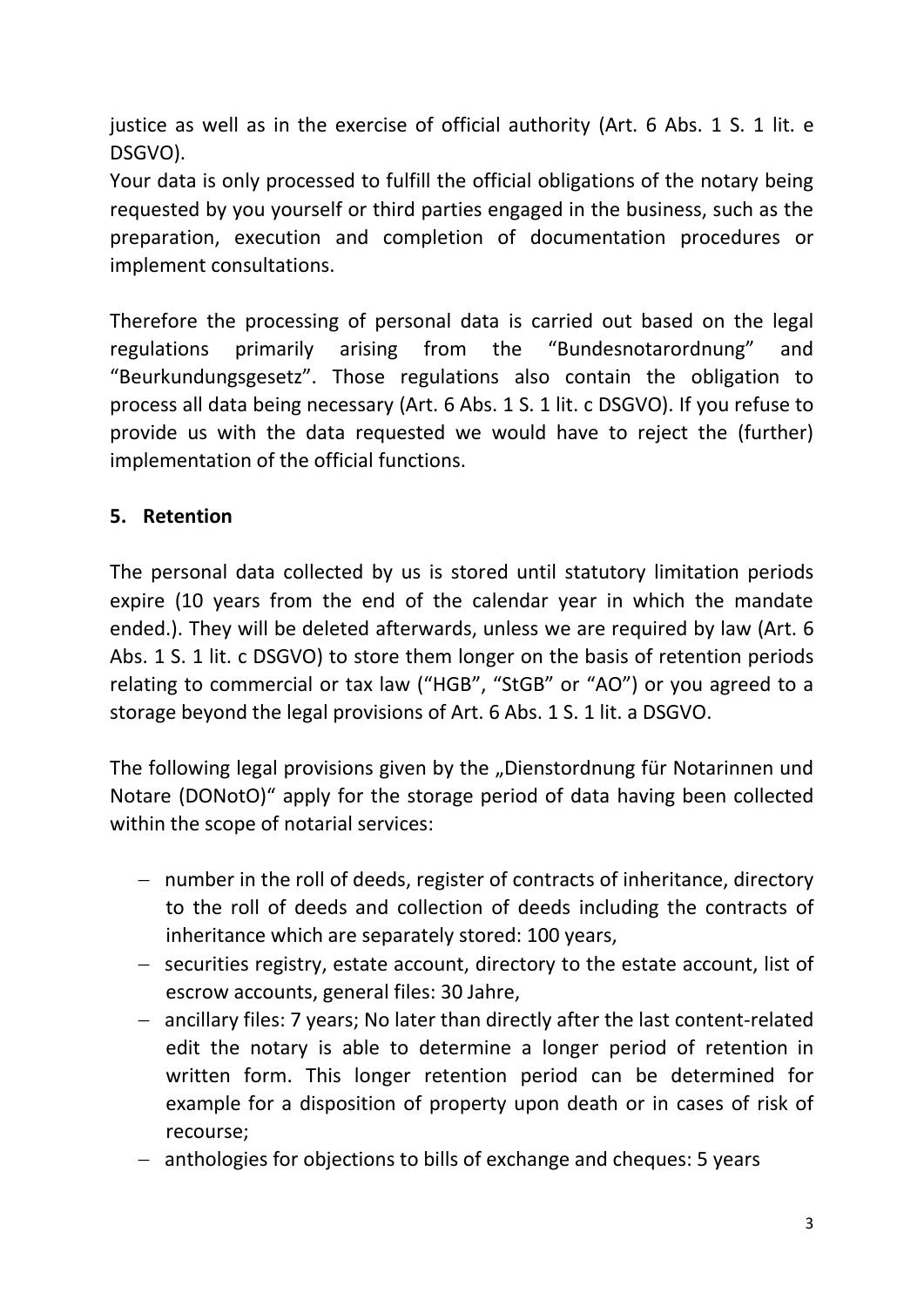After those retention periods expired your data will be deleted unless we are required by law (Art. 6 Abs. 1 S. 1 lit. c DSGVO) to store them longer either on the basis of retention periods relating to commercial or tax law ("HGB", "StGB", "GwG" or "AO") or legal regulations concerning collision checks.

# **6. Disclosure of data to third parties**

There will not be any disclosure of personal data for other than the purposes mentioned in the following.

According to Art. 6 Abs. 1 S. 1 lit. b DSGVO your personal data will be disclosed to a third party if it is necessary to process the mandate.

This especially includes the disclosure to opposing parties or parties involved in the deed and their representatives (particularly their lawyers), as well as courts and other public authorities for purposes of correspondence, the assertion and defense of your rights and the execution of notarial deeds. The regulations concerning data protection also apply for third parties, which is why they are also only allowed to use the data for the purposes mentioned above.

The attorney-client privilege stays untouched. As far as the data concerns the attorney-client-privilege the disclosure only happens with your consent.

# **7. Will the data be disclosed to third countries?**

Your personal data will only be disclosed to a third country by your request or if a party involved in the deed is domiciled in a third country.

## **8. Rights of persons affected**

You have the right:

- to revoke your consent at any time according to Art. 7 Abs. 3 DSGVO. As a consequence we are not allowed to continue processing data based on your original consent in the future;
- $-$  to request information concerning your data having been processed by us according to Art. 15 DSGVO. This includes particularly information concerning: the purposes of processing the data, the category of personal data, the category of recipients your data was or will be disclosed to, the planned storage period, the existence of a right